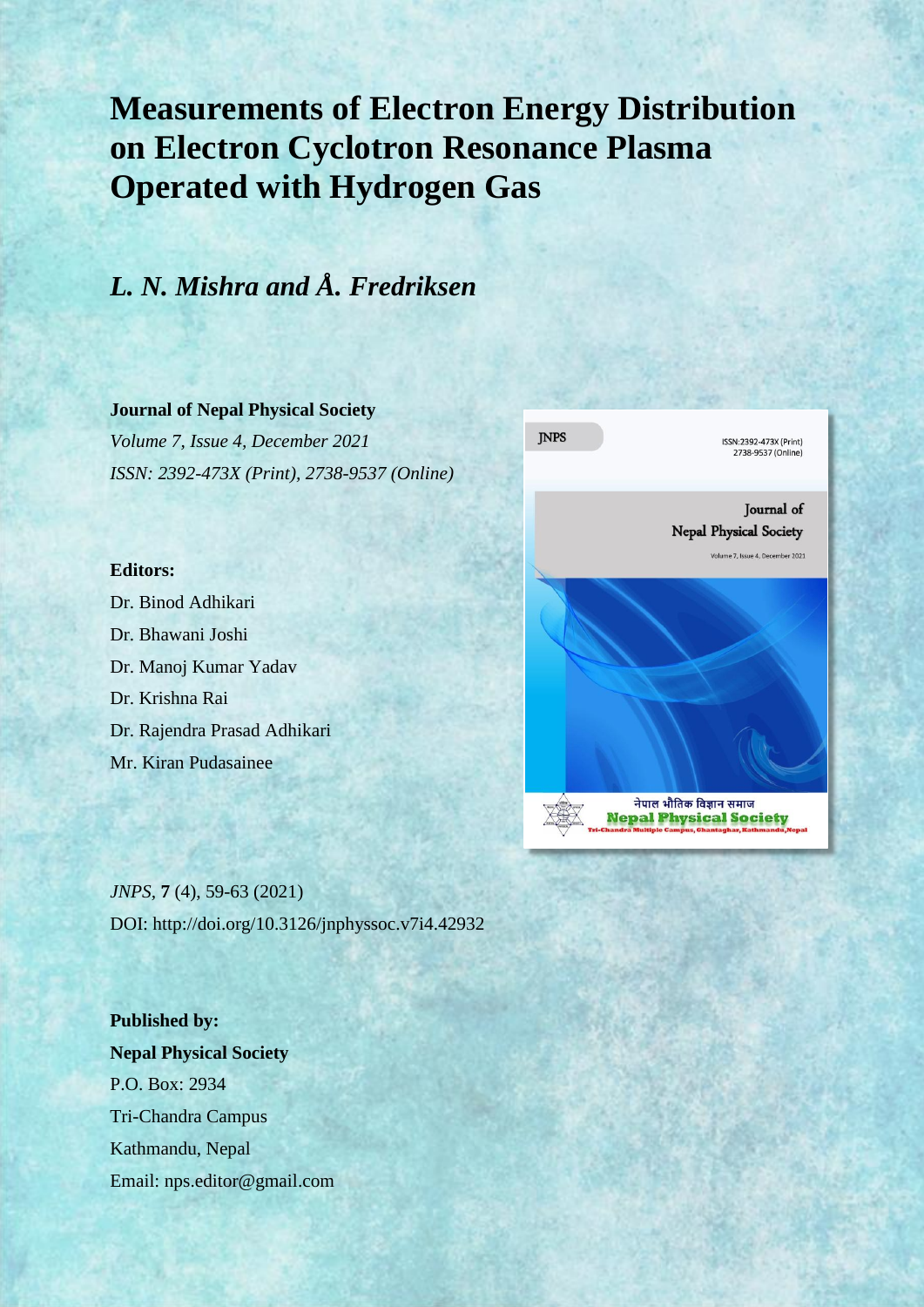

### **Measurements of Electron Energy Distribution on Electron Cyclotron Resonance Plasma Operated with Hydrogen Gas**

**L. N. Mishra1,** \* **and Å. Fredriksen<sup>2</sup>**

<sup>1</sup>Department of Physics, Patan Multiple Campus, Tribhuvan University <sup>2</sup>Dep. Physics, Faculty of Science, University of Tromsø, N-9037 Tromsø, Norway. \*Corresponding Email: lekha.mishra@pmc.tu.edu.np

*Received: 12th November, 2021; Revised: 15th December, 2021; Accepted: 28th December, 2021*

#### **ABSTRACT**

This article deals with the production of electron cyclotron resonance hydrogen plasma in a closed gas chamber called Menja device. For this purpose, 2.45 GHz frequency and various power i.e. 0 - 500 W are employed. The flow of hydrogen gas is controlled manually with the range 1.5 – 10 sccm maintaining pressure range  $10^{-5}$  –  $10^{-4}$  mbar. The Langmuir probe technique is used to drag the electrons and ions by biasing the probe positively and negatively to study the key parameters such as ion saturation current, floating potential, plasma potential, electron temperature and plasma density. Besides these, to obtain information on electron energies and their interaction with plasma, the electron energy distribution function (EEDF) has been studied with the help of  $2<sup>nd</sup>$  derivative of current obtained from the differentiator. For this purpose, an analogue differentiation circuit was built and tested.

**Keywords:** Gas chamber, probe, radio frequency, plasma potential.

#### **INTRODUCTION**

Nowadays, production of plasma and its applications in different fields such as medicine, agriculture, industry, plasma synthesis and plasma processing are of keen interest for the many researchers. They are being involved on it to innovate the new different techniques to produce the plasma where electron cyclotron resonance is one of them and it is widely used in the plasma processing for industrial applications such as etching [1- 4], thin film deposition [5 -10] and chemical plasma process [11, 12]. Another interesting and important parameter is electron energy distribution function (EEDF) which gives real information about the bombardment of electrons to the wall of the chamber. Not only this but also, it provides the information about the tail of high energetic electrons. Hence, EEDF must be studied. Keeping a view on its importance, many researchers are involved in it to study its mechanism. A key feature of EEDF is that it can be easily computed from the second derivative of the voltage - current characteristics of the Langmuir probe. The relation of EEDF versus probe bias **V<sup>p</sup>** can be written as [13]

$$
f(\varepsilon) = \frac{4}{A_p e^2} \sqrt{\frac{m_e V}{2e}} \frac{d^2 I}{dV_p^2}
$$
 (1)

where, I and  $V_p$  are the collector current and bias voltage of the probe.  $A_p$  is the probe surface area and V is the probe potential relative to plasma potential.

So, simply EEDF is the second derivative of the Langmuir probe characteristics in the range of probe and plasma potential i.e. where  $V_p$  is the probe potential and **V<sup>s</sup>** the plasma potential.

The electron density can be obtained by integrating the EEDF as

$$
n_e = \int_0^\infty f(\varepsilon) d\varepsilon \tag{2}
$$

Furthermore, effective temperature of electron will be

$$
\left\langle T_{eff}\right\rangle = \frac{2}{3}\langle \varepsilon \rangle\tag{3}
$$

There are three different methods to measure the electron energy distribution functions viz., (i)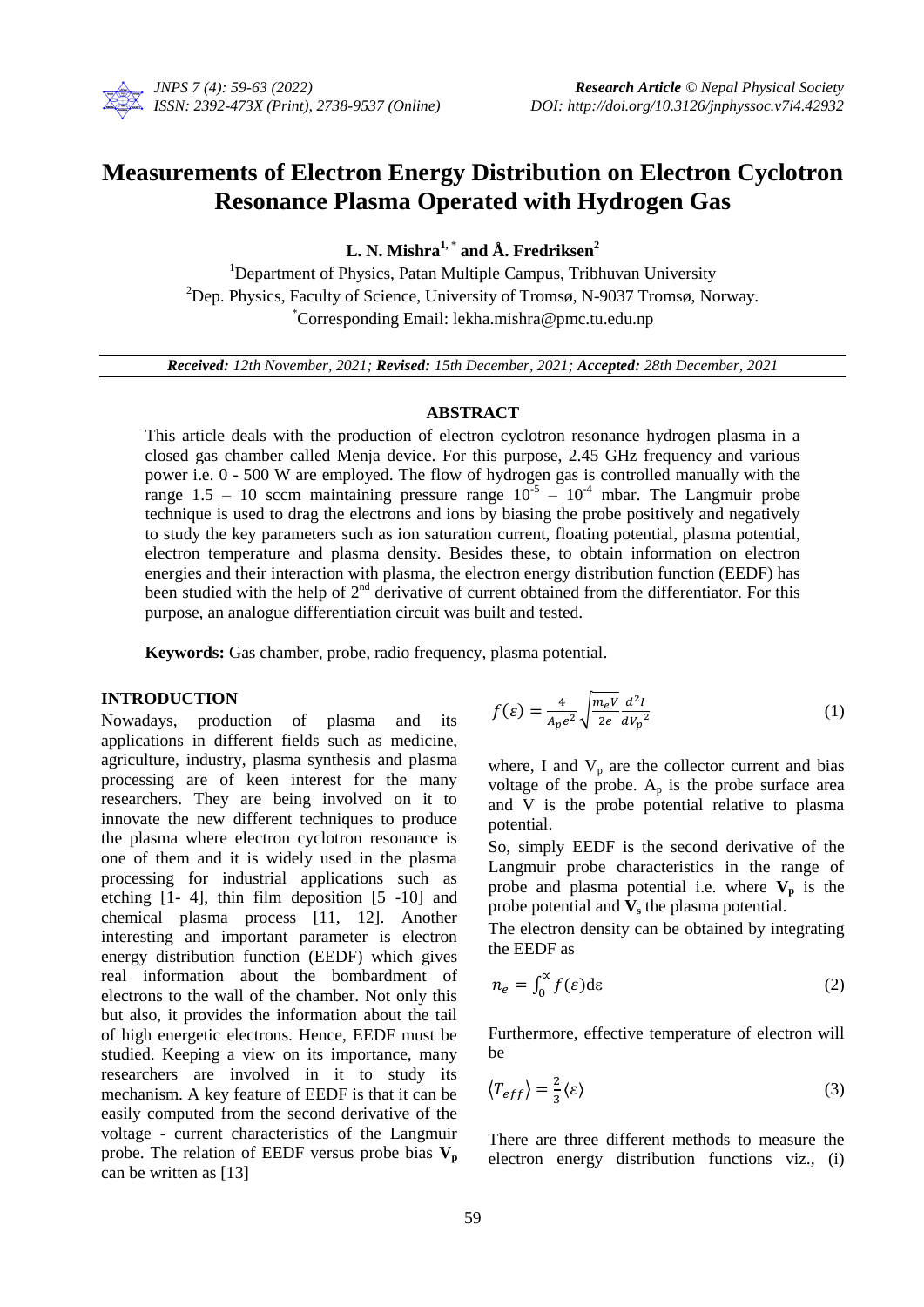graphical double differentiation, (ii) recording of the second harmonic direct current of a small ac signal on the probe, and (iii) operating the probe with linear voltage signals and carrying out differentiation with resistance – capacitance (RC) networks or with operational amplifiers [14]. In our case, we have chosen the direct differentiation of probe current with operational amplifiers, so called analogue differentiation circuit, since the graphical method yields the increased noise levels and that of the second harmonic method is quite complicated circuit arrangement.

In this paper, we report the EEDF from the second derivative of I-V characteristics of the Langmuir probe using an analogue differentiation circuit. For this purpose, an analogue differentiation circuit was built and tested.

#### **EXPERIMENTAL SETUP**



Fig. 1: Experimental arrangement setup (a) and its magnetic field configuration (b) [15].

The experimental arrangement for the experimental study of electron energy distribution on electron resonance plasma operated with hydrogen gas is shown as in FIG. (1). It consists of a cylindrical stainless steel vacuum chamber having 0.85 m length where a magnetic field is produced by passing current from 0 - 230 A on the coils. It is divided into three main parts namely production part, downstream part and processing part. The resonance zone occurs in the production part which has a small diameter. It is followed by downstream and processing parts. The details about this experimental arrangement could be found in reference to Aanesland et al [15].

The gas chamber is evacuated by Turbo-molecular pump backed with a rotary pump keeping base pressure  $10^{-7}$ mbar. Hydrogen gas is fed through an inlet close to the microwave window. The experiment is carried out within the pressure range from  $10^{-5} - 10^{-4}$  mbar keeping gas flow rate 1.25 – 10 sccm. The Langmuir probe is located on a radial port 45 cm from the microwave window. The pressure is recorded using a capacitance manometer and maintained by a feedback loop to an automatic valve on the gas inlet. The gas flow is controlled by using a gas flow meter. The operating gas pressure is optimized by feeding the hydrogen gas in a proper flow rate for achieving good reproduction of the plasma.

Microwaves are produced by an Astex  $A - 5000$ microwave power generator, which delivers power of 500 W at a frequency of 2.45 GHz. Rectangular transverse electric  $E_{10}$  waves are fed

into the chamber via a 10 mm thick rectangular quartz window  $32 \times 72$  mm<sup>2</sup>. Two sets of four coils supply the resonant magnetic field in a divergent field configuration, while an extra coil provides improved plasma confinement. The microwave introduction window is placed at the maximum of the magnetic field to protect the window against damage due to strong sputtering. The microwaves propagate through a decreasing magnetic field until they are absorbed by the resonance at the electron cyclotron frequency, where the symbols carry usual meanings. At the resonance condition, the magnetic field is 875 G. The position of the resonance is set by the coil current, and can be located between the microwave window and the end of the production part.

Special care is taken while inserting the probe into the plasma. The probe surface is heated for a while for cleaning purposes under electron bombardment before taking the data. The probe circuit included the grounded chamber wall as a reference, so the plasma potential is obtained with respect to the chamber wall. The probe bias voltage is swept from  $-40$  V to  $+40$  V and probe current is fed to the input of the differentiator. After then, first and second derivatives from the differentiator were recorded by 4 channel data storable Tektronix DPO 4104 digital Oscilloscope. These recorded data were transferred to a personal computer for further analysis.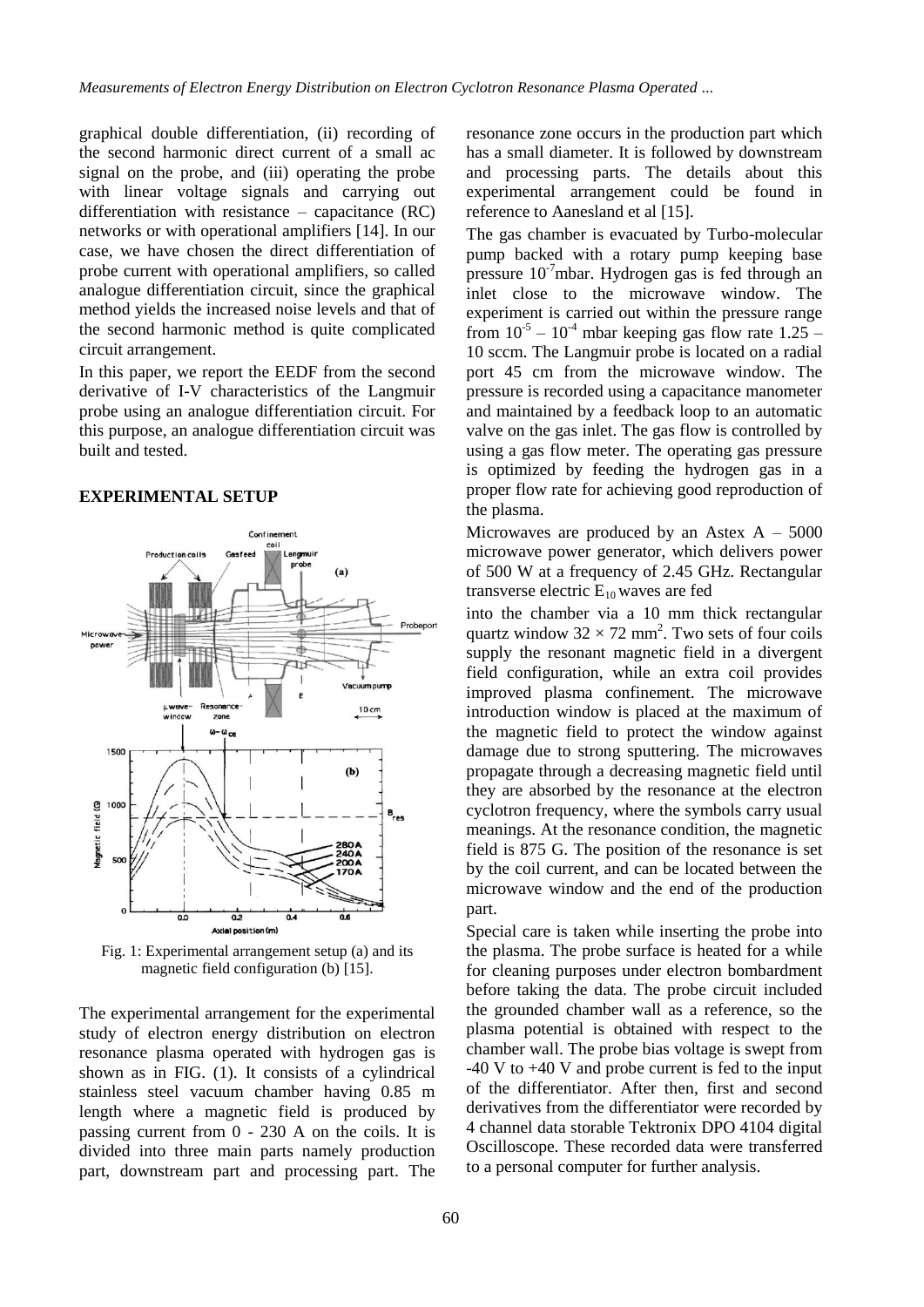The movable cylindrical Langmuir probe is inserted into the plasma from a later port of the stainless steel processing chamber, and it is positioned perpendicularly to the magnetic field, and can be moved in the radial direction. The thin wire probe tip is made of tungsten with 10 mm length and 0.5 mm diameter. The collision-less conditions of a cylindrical Langmuir probe in magnetized plasma is described as a function of four parameters, i.e. the electron free mean path, the probe radius  $r_p$ , the plasma Debye length and the Larmor radius, where  $l_e \gg r_p \gg l_D$  and  $r_L \gg r_p$ . The plasma Debye length is given by the formula and the mean Larmor radius for electrons having a Maxwellian energy distribution is.

At the typical operating pressure of our experiments, corresponding to the low-pressure case, the electron mean free path is longer than 10 mm, the Debye length is » 1 mm and the Larmor radius is » 10.0 mm for electrons. To a good approximation, the influence of magnetic field on the probe voltage – current characteristics can be neglected [16].

#### **RESULTS AND DISCUSSIONS**

When the magnetic field reaches 875 G, resonance occurs called electron cyclotron resonance. In this case, gas discharge takes place. Hence, the presence of a magnetic field plays an important role and it can affect the probe characteristics because charged particles move along or across the magnetic field lines. A movable single Langmuir probe is placed perpendicular to the magnetic field so that the electron temperature, plasma density, and plasma potential can be measured. For this purpose, stable plasma was established using the best operating condition maintaining pressure  $10^{-5} - 10^{-4}$  mbar, gas flow rate  $1.25 - 10$  sccm and power 500 W. Keeping these parameters constant, we changed the magnetic field by varying the current through the magnetic coils from 170 to 230 A. When current flows 220 to 230 A through the coils, the glow fills entire the discharge chamber and seems optically stable. This is the diffuse discharge mode at which all the data were obtained. Again, when current reduces from 220 to 200 A, the discharge is unstable and flickers, then suddenly contracts toward the symmetry axis. But, the discharge becomes contracted, stable, and the glow when coil current falls to 188 A. This is the contracted discharge mode. From 180 to 170 A, the discharge again becomes noisy, and the glow intensity is quite low.



Fig. 2: Typical I-V characteristics (a), its first derivative (b) and second derivative (c) obtained by differentiator at the centre of processing chamber keeping the input microwave power 500 W, coil current for magnetic field 220 A and gas pressure 2.1 x  $10^{-4}$  mbar.

Figure 2 (a), 2 (b) and 2 (c) show the typical  $I -$ V characteristics, its first and second derivatives obtained with differentiators. For this case, we employed a Langmuir probe at the center of the processing chamber keeping the input power 500 W with coil current for magnetic field 220 A and gas pressure 2.1 x  $10^{-4}$  mbar with gas flow rate 8 sccm. The zero-crossing crossing point of the second derivative or maxima of the first derivative of the probe current with probe voltages gives the plasma potential. We found the same plasma potential in both cases. The second derivative is further used to obtain the EEDF according to equation (1).

Figure 3 (a), 3(b) and 3 (c) show the variation of plasma density, electron temperature and plasma potential with radial positions at various gas pressure  $1.4 \times 10^{-4}$  mbar,  $2.1 \times 10^{-4}$  mbar at constant coil current 220 A obtained with a Langmuir probe keeping gas flow at 3 sccm, 8 sccm and forward power 500 W respectively. It is found that the plasma density, electron temperature and plasma potential decrease as the position of the probe gradually moves away from the center of the processing part. In the same system, nitrogen plasma was characterized by Toader et al [17] in two discharge modes, i.e., constricted mode for  $I_{coil}$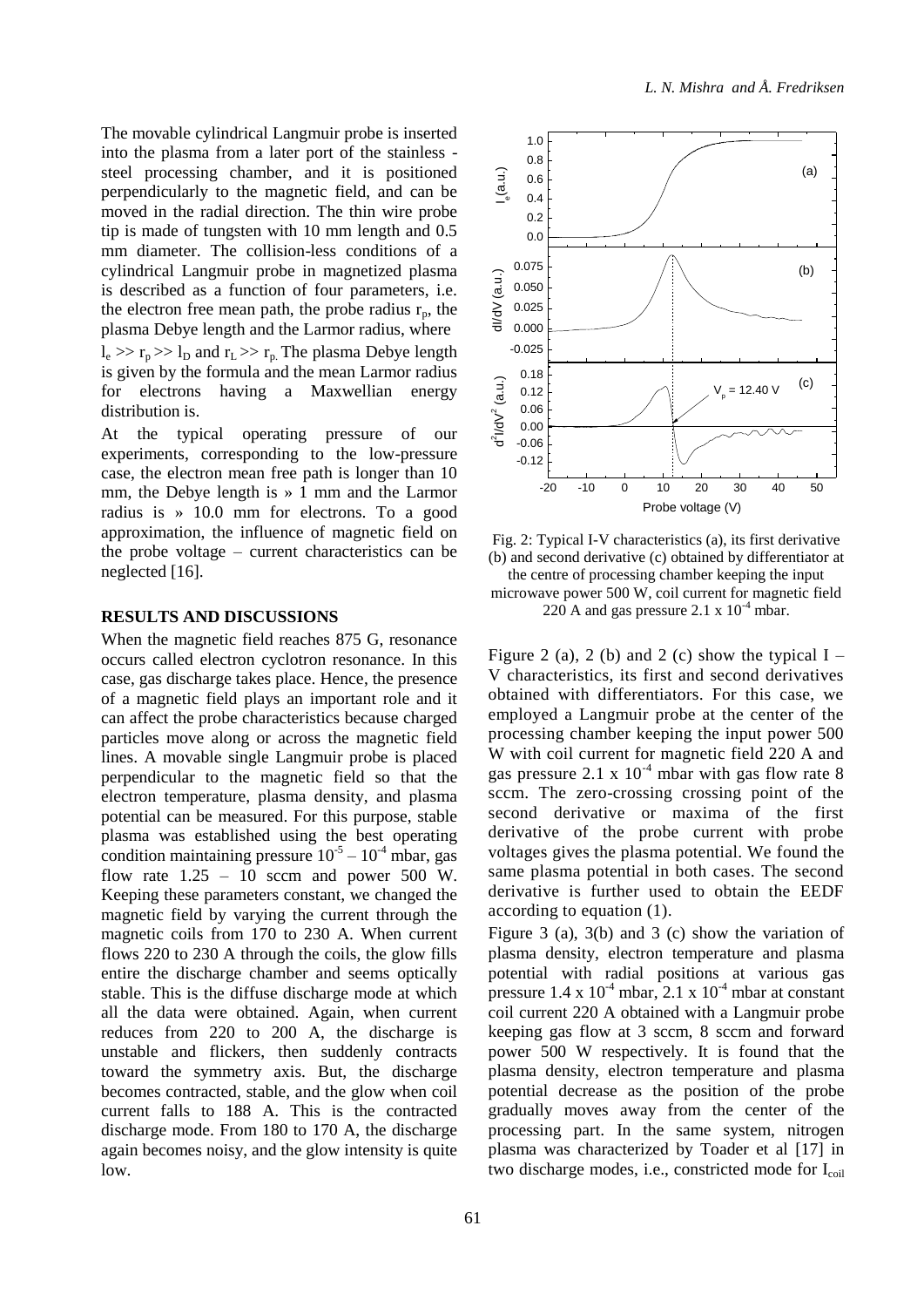$>$  188 A, and diffuse mode for  $I_{\text{coil}} > 220$  A. They also reported the instability of plasma in the magnetic field transition region where 190  $A < I_{\text{coil}}$  $<$  220 A, and for I<sub>coil</sub>  $<$  180 A and no measurements were made. In the case of the diffuse mode, the plasma density was found to be constant up to 4 cm. The radial variation of the electron temperature for nitrogen plasma is completely different behavior compared to hydrogen plasma. They found the almost same plasma potential along the entire radial position whereas a small potential gradient is observed beyond 5 cm in the case of hydrogen plasma.



Fig. 3: Radial profiles of plasma density (a) and electron temperature (b) at pressure 1.4 x  $10^{-4}$  and 2.1 x  $10^{-4}$ mbar with gas flow rate 3 and 8 sccm respectively.

Figure  $4(a)$ , 4 (b) and  $4(c)$  show the typical plasma density, electron temperature and plasma potential as a function of working gas pressure. It is found that the plasma density, electron temperature and the plasma potential decrease as the gas pressure increases. It is due to the neutral particle depletion. It was observed by Tynan [18] that below  $1.33 \times 10^{-5}$  bar the neutral depletion is proportional to the gas pressure and above 1.33 x  $10^{-5}$  bar the depletion is inversely proportional to the gas pressure.



Fig. 4: Variation of plasma density (a), electron temperature (b) and plasma potential as a function of gas pressure.



Fig. 5: Typical profiles of Druyvesteyen distribution (dot line), Maxwellian distribution (dash line) and experimental EEDF (solid line) at 4 cm from the processing part keeping pressure  $2.1 \times 10^{-4}$  mbar, microwave power 500 W and coil current 220 A respectively.

Figure 5 shows typical profiles of theoretical Druyvesteyn distribution (dot line), Maxwellian distribution (dash line) and experimental EEDF (solid line) at 4 cm from the processing part keeping pressure  $2.1 \times 10^{-4}$  mbar, microwave power 500 W and coil current 220 A respectively. The